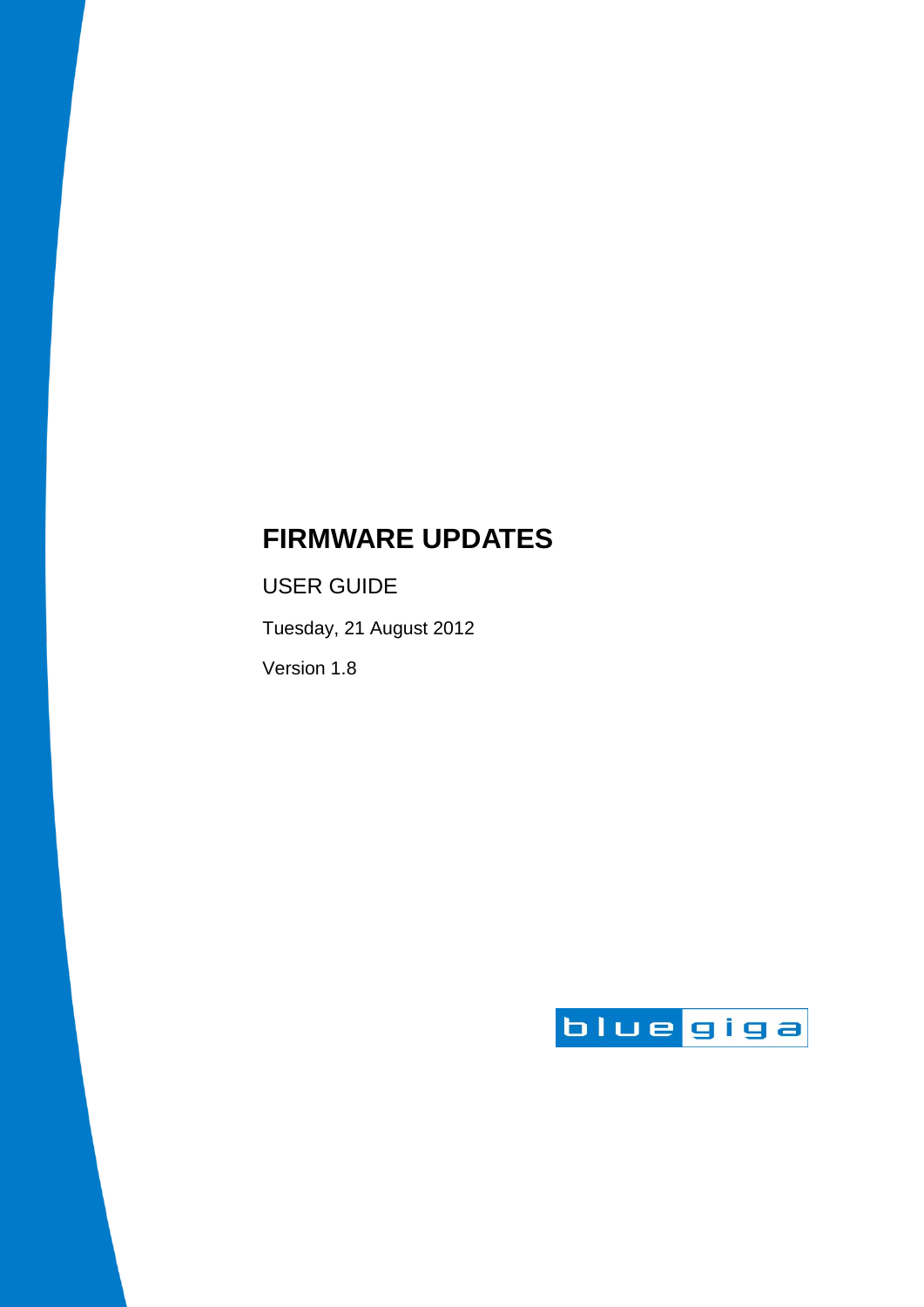#### **Copyright © 2000-2012 Bluegiga Technologies**

All rights reserved.

Bluegiga Technologies assumes no responsibility for any errors which may appear in this manual. Furthermore, Bluegiga Technologies reserves the right to alter the hardware, software, and/or specifications detailed here at any time without notice and does not make any commitment to update the information contained here. Bluegiga's products are not authorized for use as critical components in life support devices or systems.

The WRAP, Bluegiga Access Server, Access Point and iWRAP are registered trademarks of Bluegiga Technologies.

The *Bluetooth* trademark is owned by the Bluetooth SIG Inc., USA and is licensed to Bluegiga Technologies. All other trademarks listed herein are owned by their respective owners.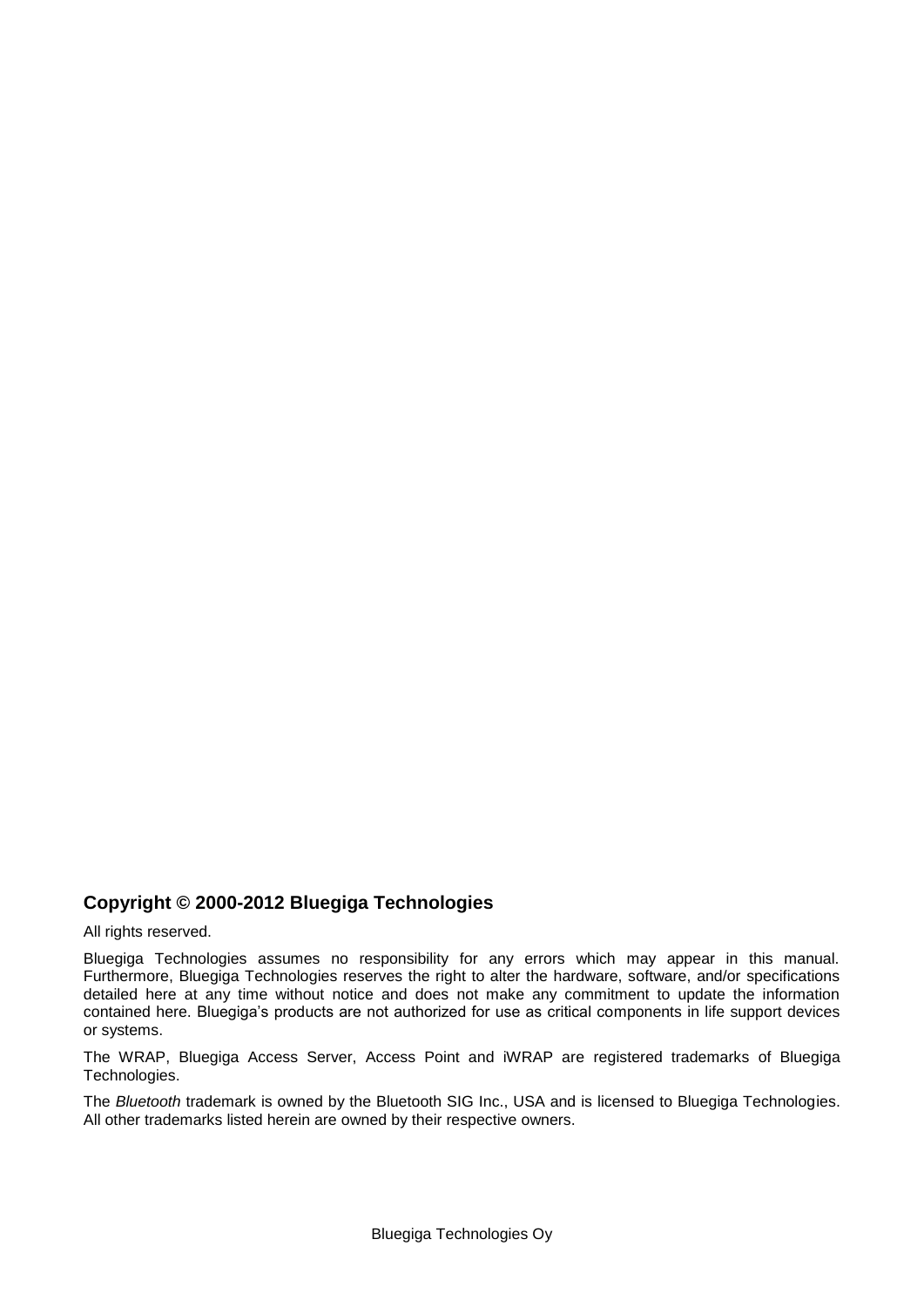#### **VERSION HISTORY**

| <b>Version</b> | <b>Comment</b>               |
|----------------|------------------------------|
| 1.0            | First version                |
| 1.1            | Minor changes                |
| 1.2            | Troubleshooting updated      |
| 1.3            | DFU instructions updated     |
| 1.4            | Minor updates                |
| 1.5            | SerialDFU instructions added |
| 1.6            | Minor improvements           |
| 1.7            | Small updates                |
| 1.8            | iWRAP5 updates               |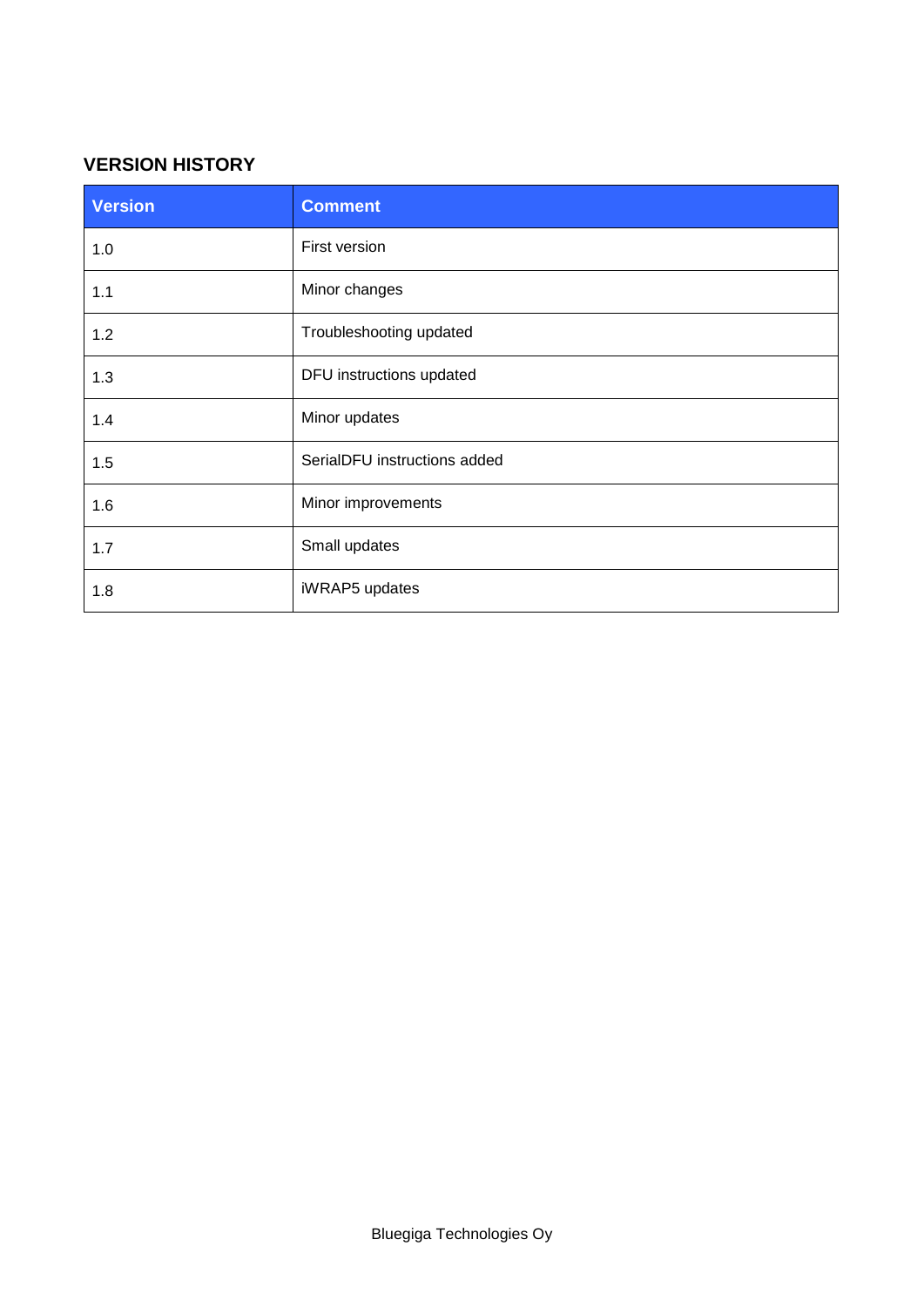## **TABLE OF CONTENTS**

| blue giga      |  |
|----------------|--|
| 1              |  |
| 2              |  |
| 2.1            |  |
| 2.2            |  |
| 2.3            |  |
| 2.4            |  |
| 3              |  |
| 3.1            |  |
| 3.2            |  |
| 3.3            |  |
| 3.4            |  |
| 3.5            |  |
| $\overline{4}$ |  |
| 4.1            |  |
| 4.2            |  |
| 4.3            |  |
| 5              |  |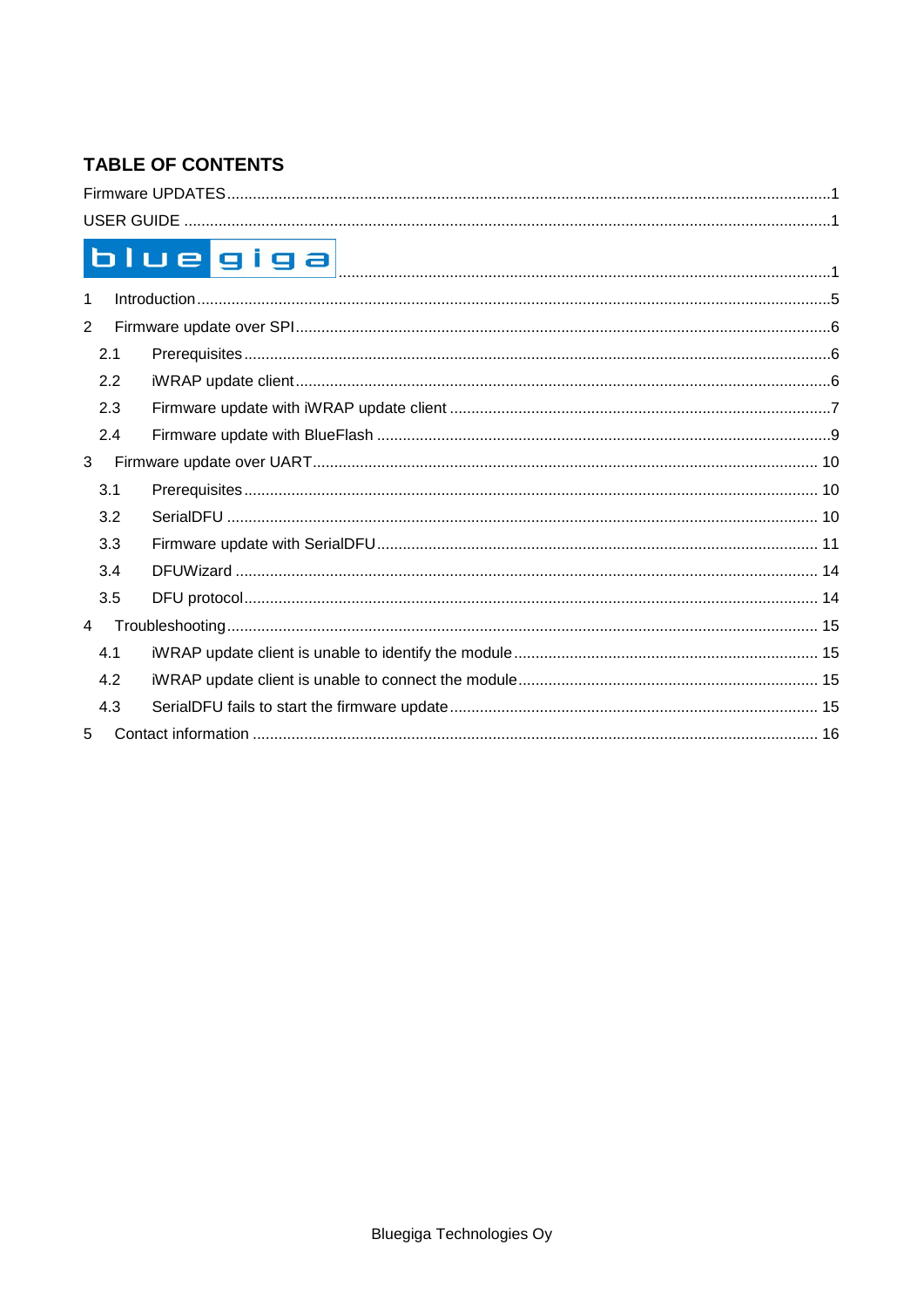## <span id="page-4-0"></span>**1 Introduction**

This document describes the basic methods of updating the firmware of Bluegiga *Bluetooth®* modules. The manual also contains step-by-step instructions to perform firmware update over SPI or UART interfaces.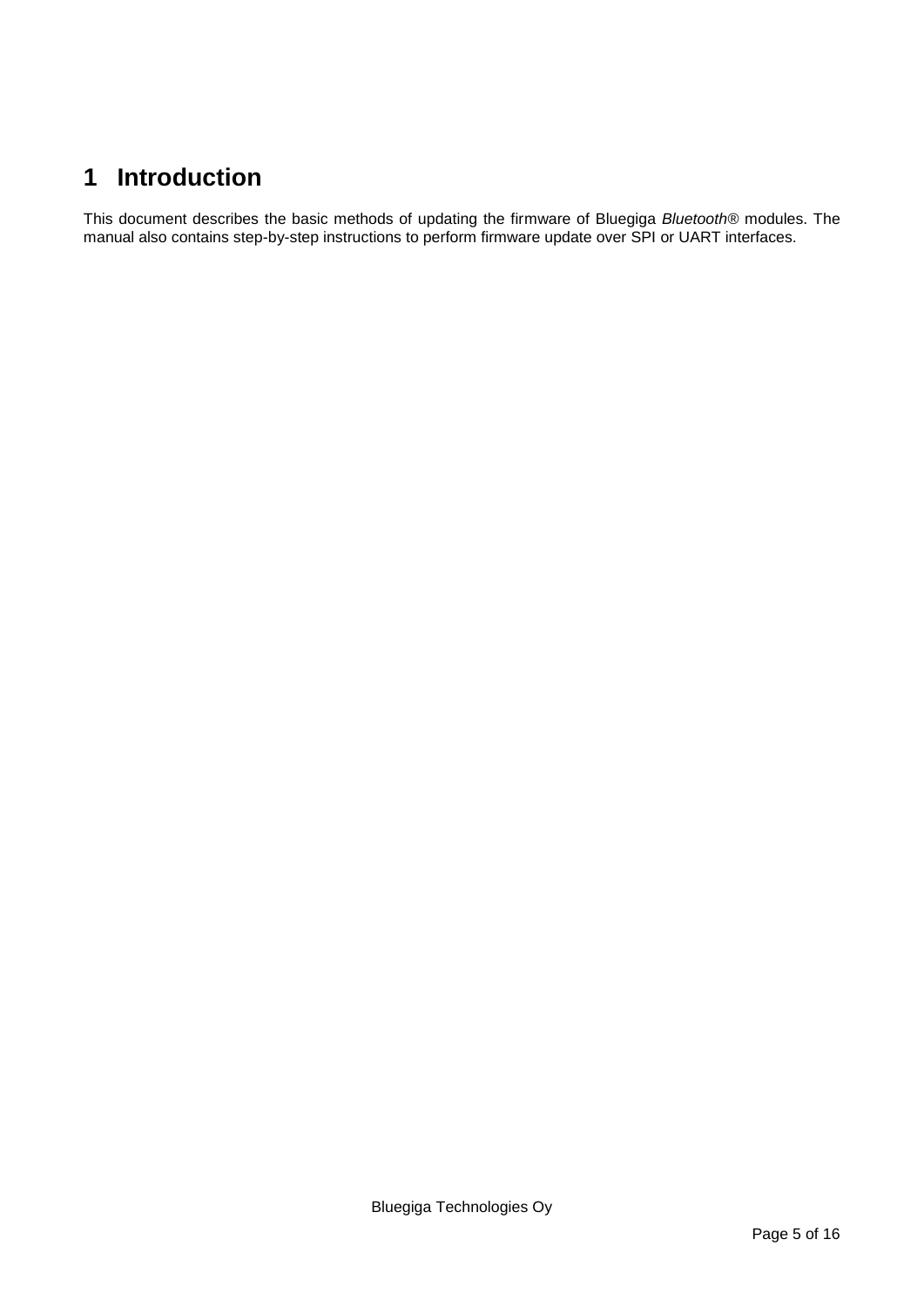## <span id="page-5-0"></span>**2 Firmware update over SPI**

Firmware update over SPI interface is the fastest and most reliable way of updating the firmware on your Bluetooth module. The downside however is that you need a physical access to the SPI pins of the module and since the SPI protocol is not generally available a Windows software for performing the update. However in many cases the SPI interface is the only way to update the firmware.

### <span id="page-5-1"></span>2.1 Prerequisites

- 1. You need to have a physical access to the SPI interface of your Bluetooth module.
- 2. You need to have iWRAP update client installed on your PC and your PC must have an available LPT port.
- 3. You need to have On-board Installation Kit, which is a LPT to SPI converter cable. The cable is delivered with the Bluetooth module evaluation kits and the schematics are available in Tech Forum.

### <span id="page-5-2"></span>2.2 iWRAP update client

iWRAP Update client is simple Windows software, which enables you to update the firmware of your Bluetooth module. The following chapter walks you through the firmware update with iWRAP update client.

iWRAP update client is available in Tech Forum and it contains all the available firmware releases.

**Note:**

iWRAP update client always restores the factory settings of your module.

**Never install the .XPV and .XDV files delivered with iWRAP update client directly using BlueFlash software, since it will corrupt the unique settings of your module.**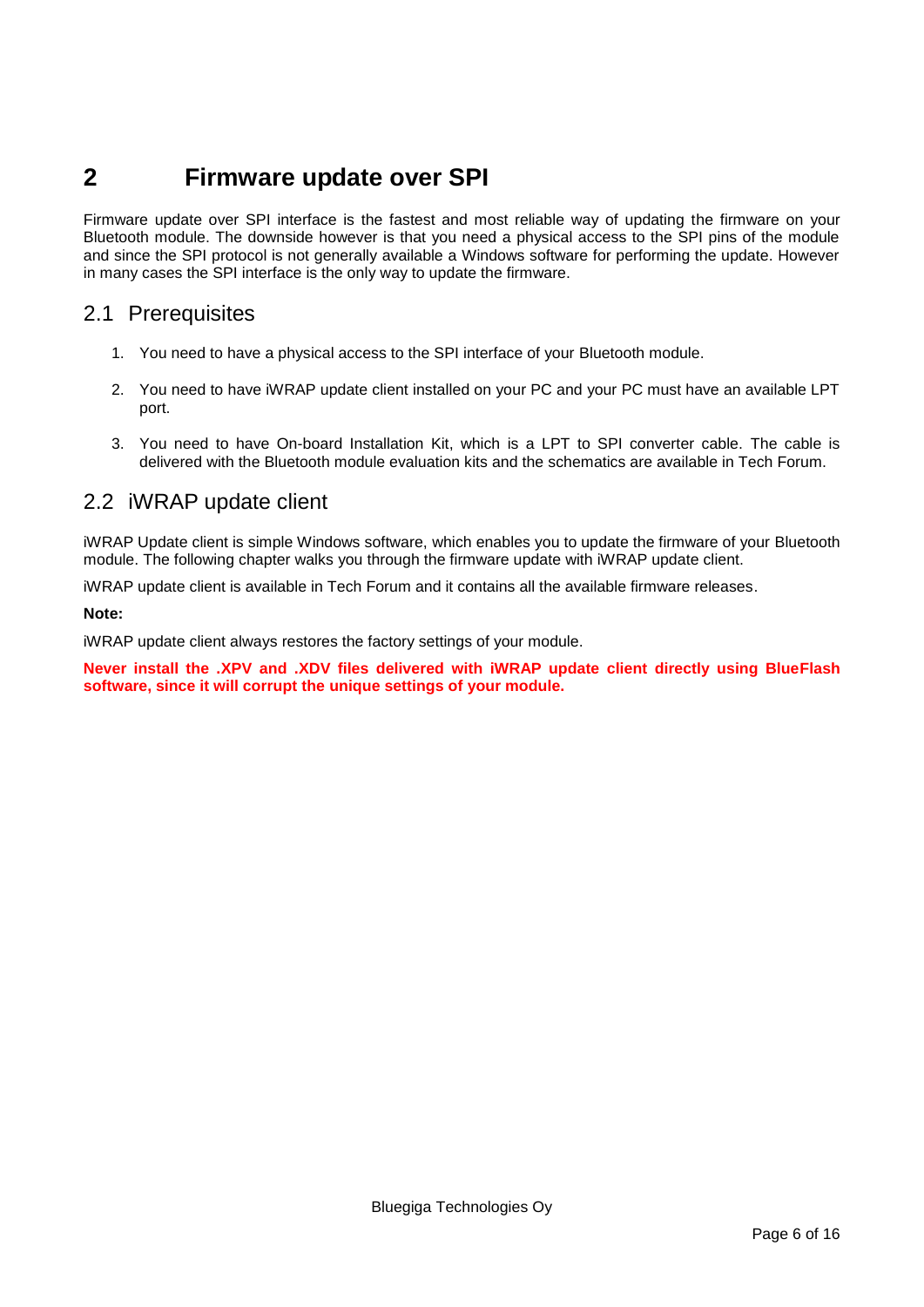## <span id="page-6-0"></span>2.3 Firmware update with iWRAP update client

- 1. Connect the On-board Installation kit to the SPI interface of your Bluetooth module and power up the module.
- 2. Start the iWRAP update client.

| iWRAP update client                                | х<br>10 |
|----------------------------------------------------|---------|
| <b>TET</b>                                         |         |
| Update<br>Read module info                         | Close   |
| 32-digit license key (leave blank to preserve old) |         |
|                                                    |         |
| Ready.                                             |         |
|                                                    |         |

**Figure 1: iWRAP update client**

3. Press the *Update* button. iWRAP update client recognizes your module version and offers available firmware options.

| Select firmware |                                  |                                      |
|-----------------|----------------------------------|--------------------------------------|
| Module type     | WT32-A                           | ,,,,,,,,,,,,,,,,,,,,,,,,,,,,,,,<br>` |
| Firmware        | IWBAP 5.0.0 build 595 for WT32-A | Cancel                               |
|                 |                                  |                                      |

**Figure 2: Firmware selection**

4. Select on of the firmware options press *OK.* iWRAP update client start to update the firmware and which may take several minutes.



**Figure 3: Update in progress**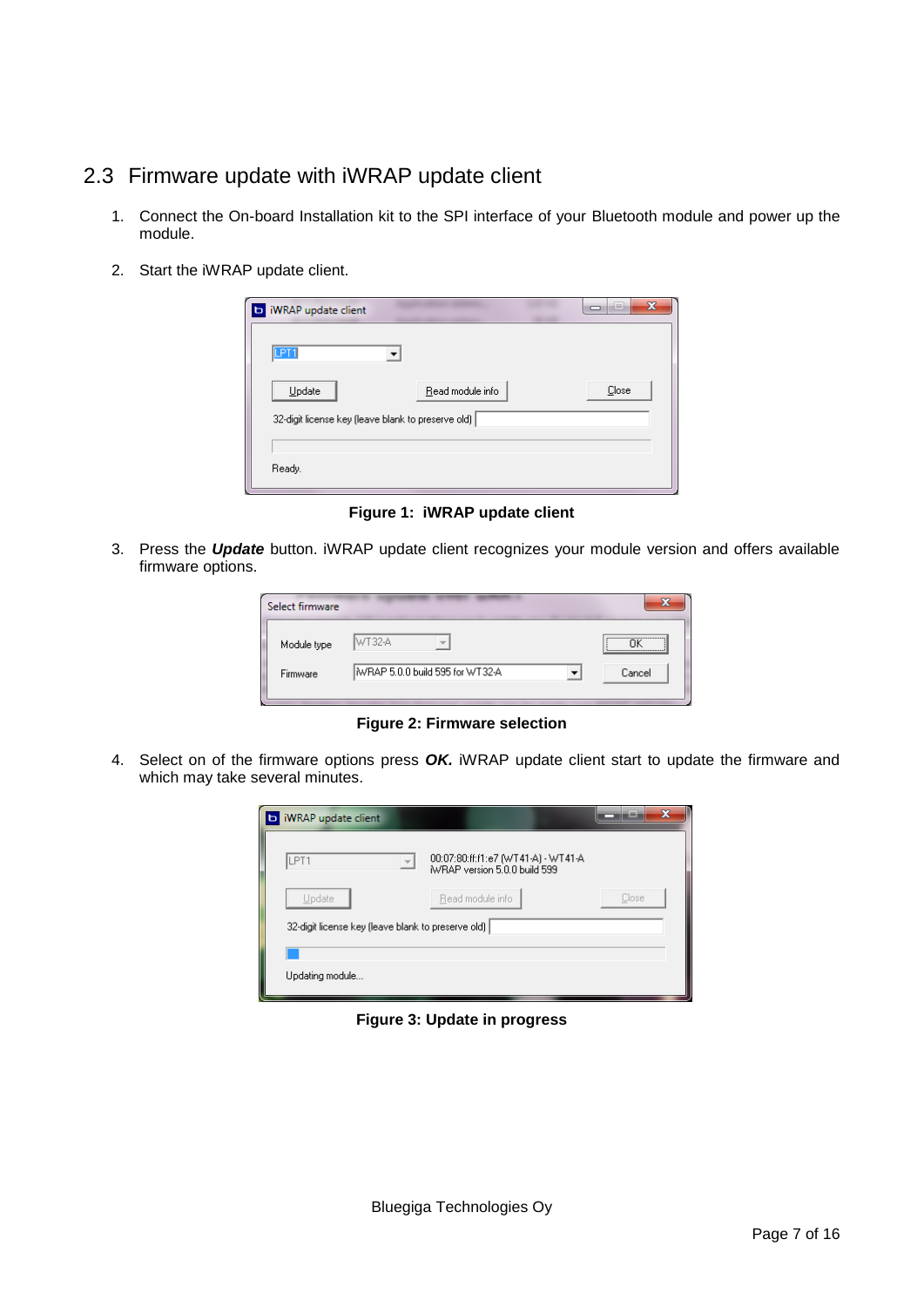| <b>b</b> iWRAP update client                       | x<br>e |
|----------------------------------------------------|--------|
| LPT <sub>1</sub>                                   |        |
| Update<br>Read module info                         | Close  |
| 32-digit license key (leave blank to preserve old) |        |
|                                                    |        |
| Module successfully updated                        |        |

**Figure 4: Update completed**

5. Finally reset the module by powering it off.

#### 2.3.1 iWRAP license key

iWRAP 5.0.0 and newer firmware version require a license key to operate. iWRAP Update Client software can be used to install a license key into the Bluetooth module. The license key needs to match the *Bluetooth* address of the device and license keys can be requested from [support@bluegiga.com.](mailto:support@bluegiga.com)

The Bluetooth modules should have a license key pre-installed but if the flash of module has been fully erased or the module does not have a proper license key the license key can be entered to the license key box in the iWRAP update client software.



**Figure 5: Entering iWRAP license key**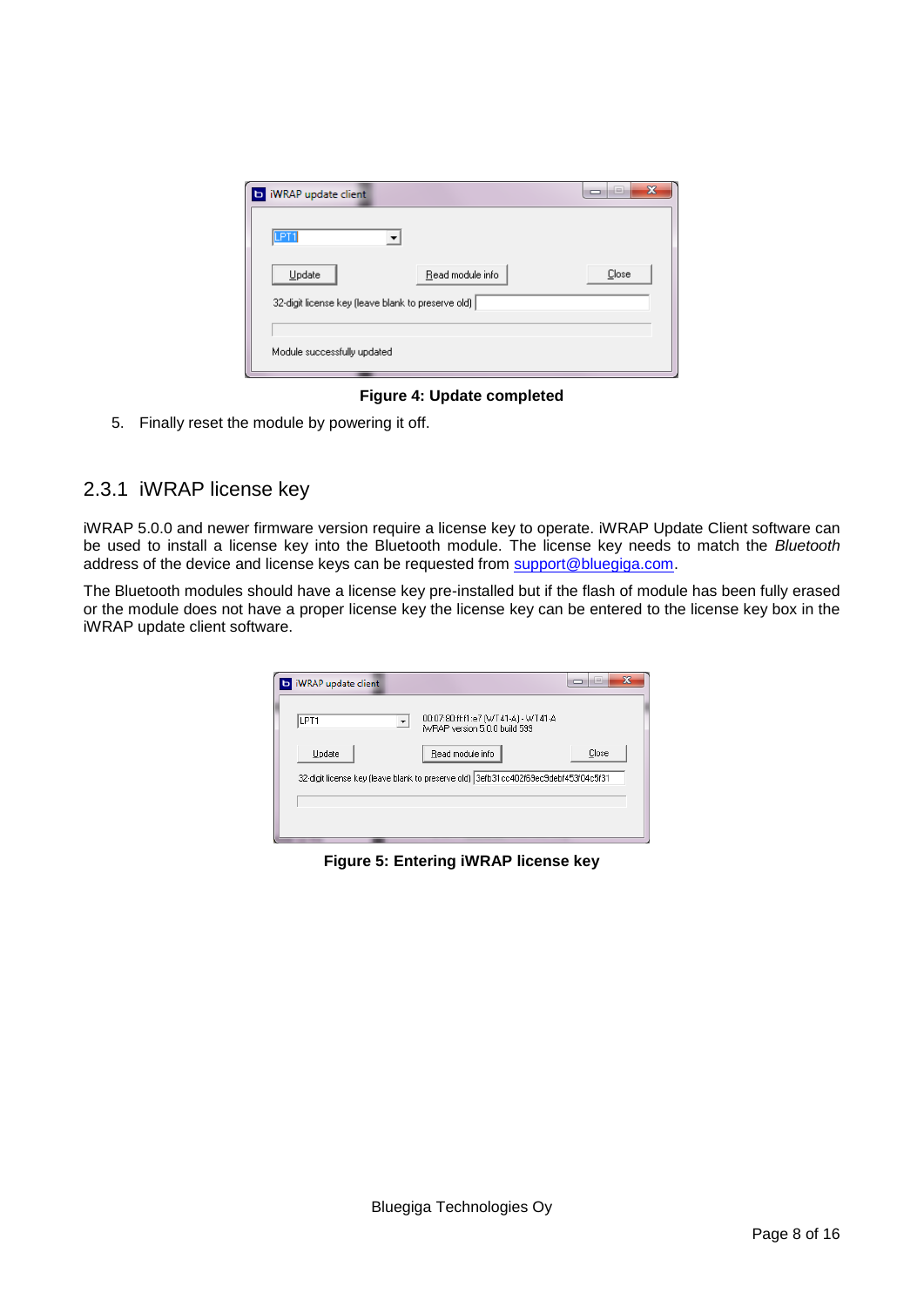## <span id="page-8-0"></span>2.4 Firmware update with BlueFlash

BlueFlash is a firmware update tool from Cambridge Silicon Radio. It can be used to update the firmware of your Bluetooth module in a similar fashion as with iWRAP update client.

However with BlueFlash separate firmware image files must be used. The firmware image files delivered with iWRAP update client must never be used with BlueFlash, since they will corrupt the unique settings of your module.

| LPT <sub>1</sub><br>▼<br>Choose File<br>Eirmware ID<br>Edit<br>File [D<br>Stop Processor<br>Download<br>Verify<br>Dump<br>XAP or SPI error | $\mathbf{x}$ |             |  | <b>Blue Flash</b><br>25 |
|--------------------------------------------------------------------------------------------------------------------------------------------|--------------|-------------|--|-------------------------|
|                                                                                                                                            |              |             |  |                         |
|                                                                                                                                            | ᅬ            |             |  |                         |
|                                                                                                                                            |              | About       |  |                         |
|                                                                                                                                            |              | Flash Erase |  |                         |
|                                                                                                                                            |              |             |  |                         |
|                                                                                                                                            |              |             |  |                         |
|                                                                                                                                            |              |             |  |                         |

**Figure 6: BlueFlash software**

- 1. Download and install BlueSuite software package from Bluegiga's Tech Forum: http://techforum.bluegiga.com
- 2. Connect to your WT1x or WT32 module via SPI interface to a PC
- 3. Start BlueFlash application
- 4. Press **Stop processor**
- 5. Choose the .XPV file
- 6. Press **Download**
- 7. Once the download is complete, press **Start processor**
- 8. You are done

**Never install the .XPV and .XDV files delivered with iWRAP update client directly using BlueFlash software, since it will corrupt the unique settings of your module.**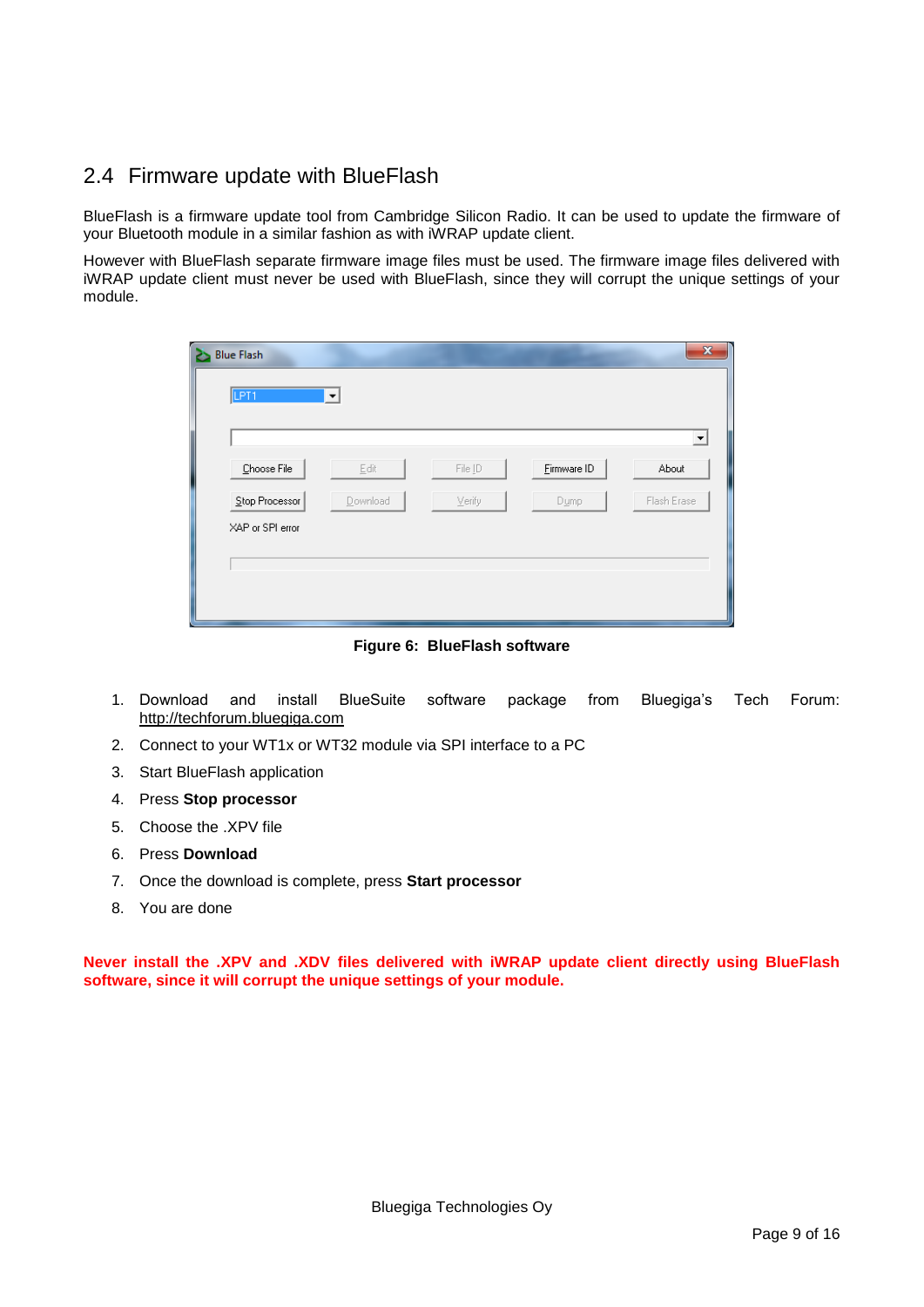## <span id="page-9-0"></span>**3 Firmware update over UART**

Device Firmware Upgrade (DFU) protocol allows you to update your *Bluetooth®* module over either UART or USB interface. This may allow more flexible firmware updates then SPI, especially when Bluetooth module is integrated onto an application board.

Unlike the SPI the DFU is an open protocol and can therefore be implemented into microcontrollers and processors. This is might be useful in cases where a cabled connection from a PC to the Bluetooth module is not possible, but on the other hand the host processor could be used to perform the firmware update.

The following chapters describe how firmware update can be made over RS232 and using a Windows application called SerialDFU.

#### <span id="page-9-1"></span>3.1 Prerequisites

- 1. You need to have a physical access to the UART interface of your Bluetooth module.
- 2. You need to have a correct DFU file (.dfu) for your firmware and hardware version.
- 3. In case of performing firmware update over RS-232 interface and no hardware flow control (RTS and CTS) is used in the Bluetooth module, the flow control pins must be connected together in the RS-232 cable.

## <span id="page-9-2"></span>3.2 SerialDFU

SerialDFU is simple Windows based software that enables you to update the firmware of your Bluetooth modules over RS232. SerialDFU application is distributed together with iWRAP firmware releases.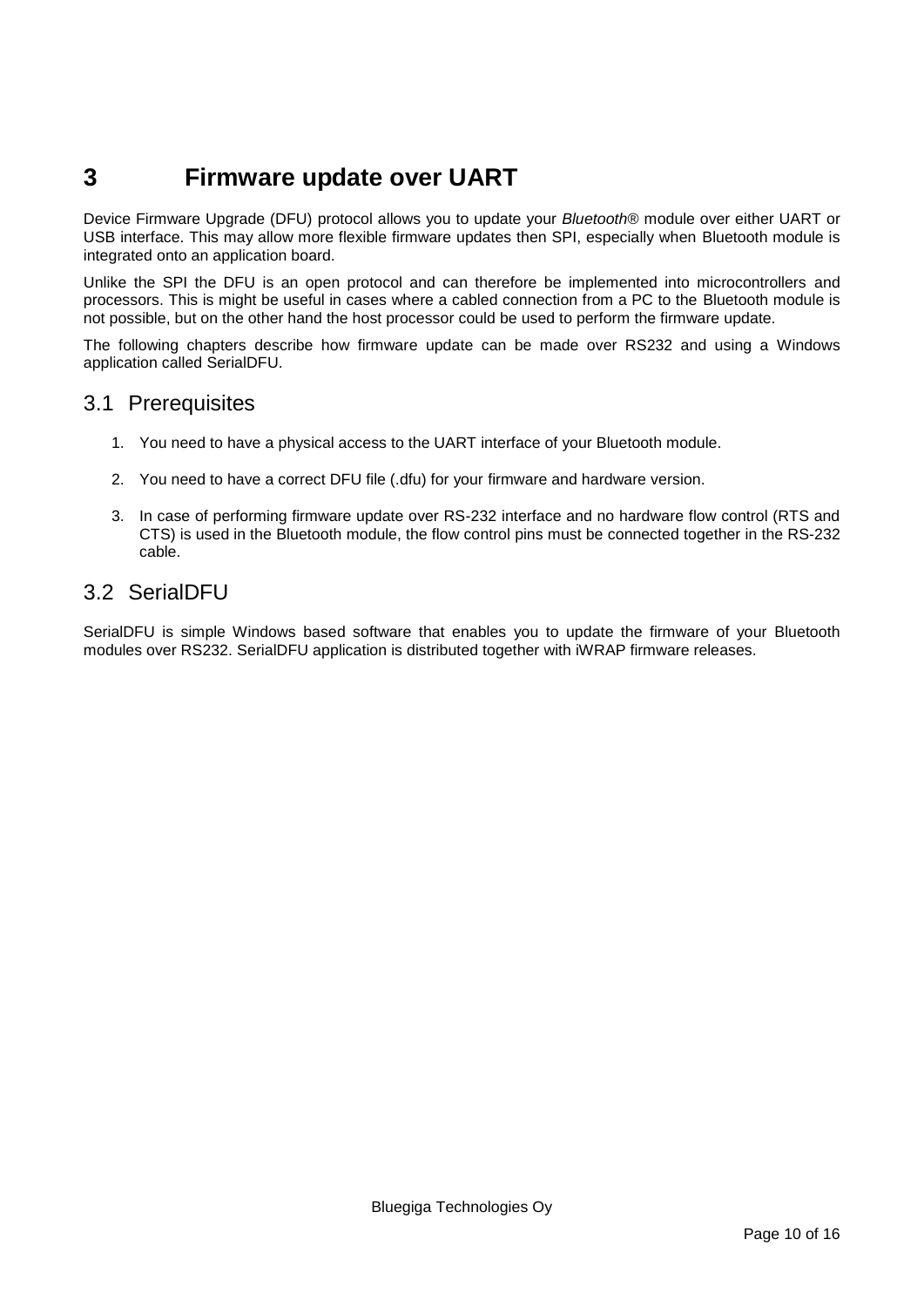## <span id="page-10-0"></span>3.3 Firmware update with SerialDFU

- 1. Connect your Bluetooth module via a RS232 to a PC
- 2. Start the SerialDFU software

| <b>Bluegiga DFU Tool</b>   |                                          |                                 |                               | $\overline{\mathbf{x}}$<br>叵<br>$\Box$          |
|----------------------------|------------------------------------------|---------------------------------|-------------------------------|-------------------------------------------------|
|                            | <b>Bluegiga Firmware Upgrade Tool</b>    |                                 |                               |                                                 |
| Select serial port to use: | COM <sub>1</sub><br>$\blacktriangledown$ | 115200<br><b>BCSP</b> settings: | $\mathbf{v}$ 8 $\mathbf{v}$ E | $\mathbf{v}$ 1 $\mathbf{v}$                     |
| Get Device type            | Command iWRAP iWRAP settings:            |                                 | 115200<br>$\mathbf{v}$ 8      | $\mathbf{v}$   1 $\mathbf{v}$<br>$\blacksquare$ |
| Select DFU file:           |                                          |                                 |                               | <b>Browse</b>                                   |
| Select PSR file:           |                                          |                                 |                               | <b>Browse</b>                                   |
| <b>PS Stores</b>           |                                          |                                 |                               |                                                 |
| Transient (RAM)            |                                          |                                 |                               |                                                 |
| $\sqrt{}$ Implementation   |                                          |                                 |                               |                                                 |
| $\sqrt{}$ Factory          |                                          |                                 |                               |                                                 |
|                            |                                          |                                 |                               |                                                 |
|                            |                                          |                                 |                               |                                                 |
|                            |                                          |                                 |                               | <b>Update</b>                                   |
| Ready                      |                                          |                                 |                               |                                                 |

**Figure 7: SerialDFU software**

- 3. Select the correct COM port
- 4. Select the correct baud rate for BCSP protocol used for the firmware update

The default the BCSP baud rate is 115200 and if you have not changed it via PS-keys, you should not touch this setting.

- 5. SerialDFU software can automatically put iWRAP firmware into firmware update mode. If you have not done this manually, please check **Command iWRAP** box
- 6. Select the correct baud rate used with iWRAP firmware. Notice that this baud rate may be different from the BCSP baud rate
- 7. If you do not now the hardware version of your Bluetooth module, press **Get Device Type** button.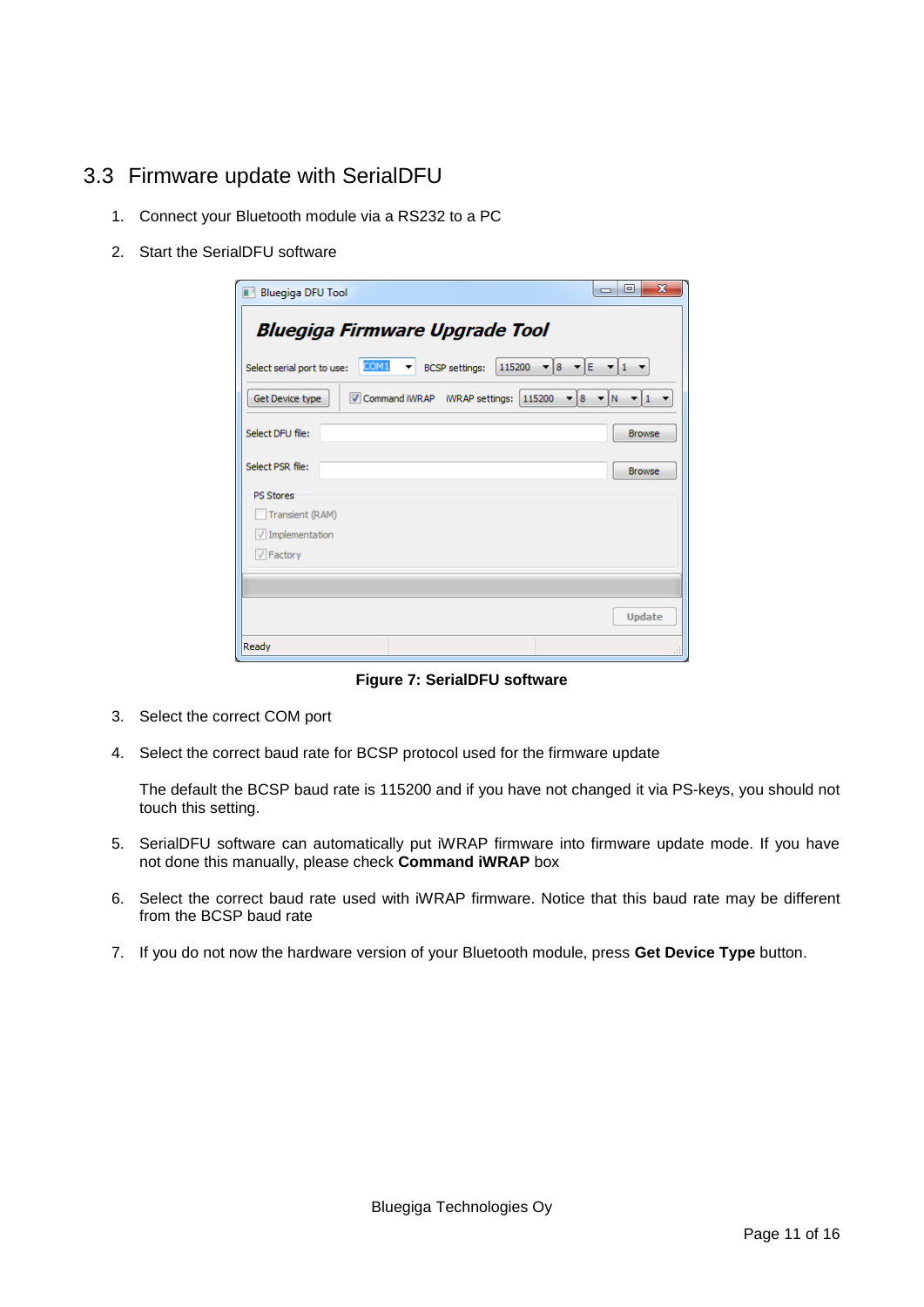

**Figure 8: Get Device Type**

- 8. Select the correct DFU file for your hardware.
- 9. SerialDFU is also able to write PS-keys into the module. You can optionally also select a PSR file to be installed into the module.

| 10. Press Update |  |  |  |  |
|------------------|--|--|--|--|
|------------------|--|--|--|--|

| $\mathbf x$<br>回<br>$\Box$<br><b>Bluegiga DFU Tool</b>                                                                                                                                   |
|------------------------------------------------------------------------------------------------------------------------------------------------------------------------------------------|
| <b>Bluegiga Firmware Upgrade Tool</b>                                                                                                                                                    |
| COM <sub>2</sub><br>IE.<br>115200<br>$-18$<br>$\overline{\phantom{a}}$<br>Select serial port to use:<br>BCSP settings:<br>$\frac{1}{2}$<br>$\overline{\psi}$<br>$\overline{\mathcal{M}}$ |
| Command iWRAP iWRAP settings:<br>Get Device type<br>115200<br>8<br>N<br>$\mathbf{1}$<br>$\overline{\phantom{a}}$                                                                         |
| ai-4.0.0-317.bc5.dfu<br>Select DFU file:<br><b>Browse</b>                                                                                                                                |
| Select PSR file:<br><b>Browse</b>                                                                                                                                                        |
| <b>PS Stores</b>                                                                                                                                                                         |
| Transient (RAM)                                                                                                                                                                          |
| $\sqrt{}$ Implementation                                                                                                                                                                 |
| $\sqrt{}$ Factory                                                                                                                                                                        |
|                                                                                                                                                                                          |
| <b>Update</b>                                                                                                                                                                            |
| Download block 156 of 856<br>dfuDNLOAD_IDLE<br>2 minute(s) remaining<br>лi                                                                                                               |

**Figure 9: DFU update in progress**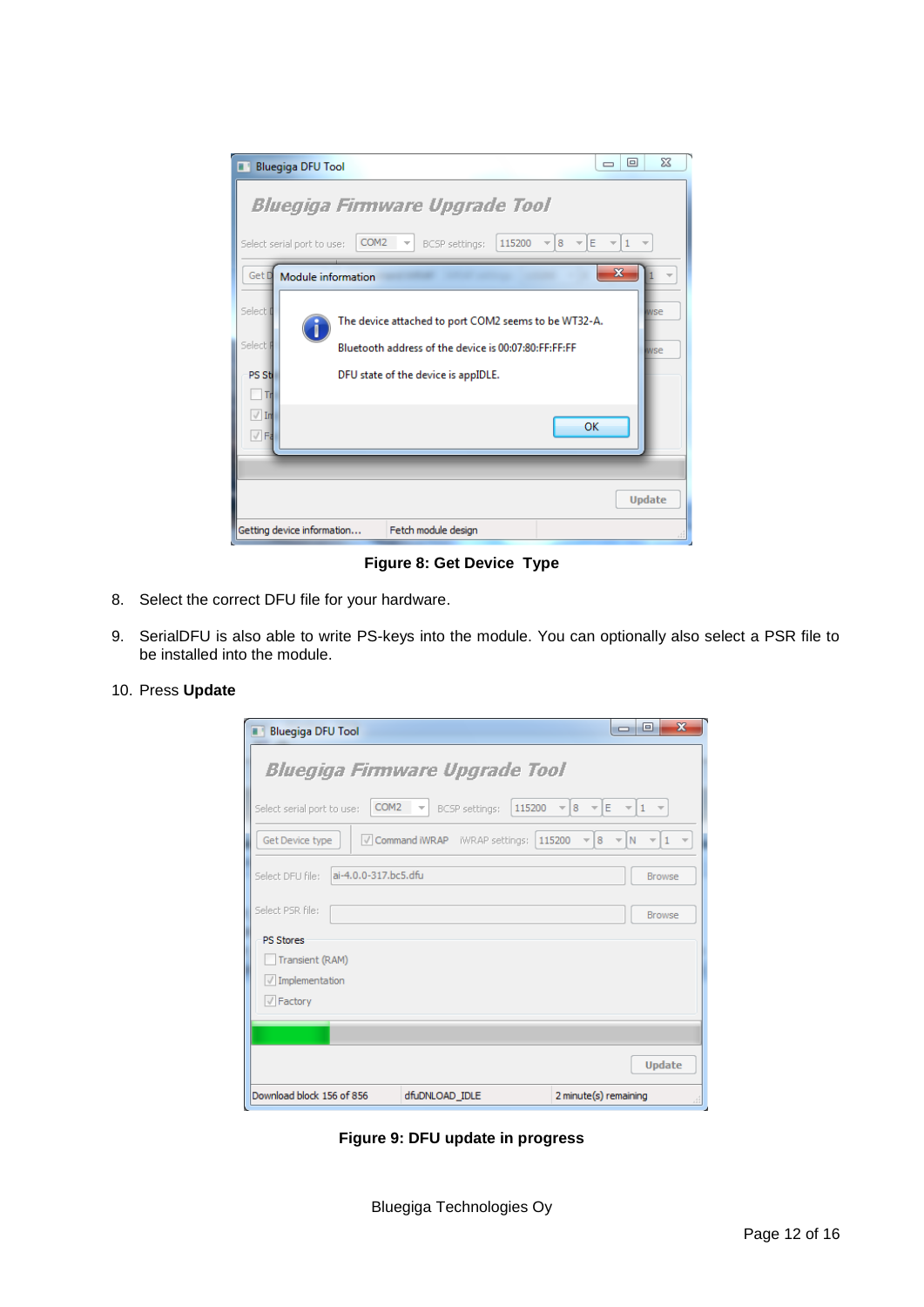11. Wait until update finishes.



**Figure 10: Update complete**

12. Finally reset the module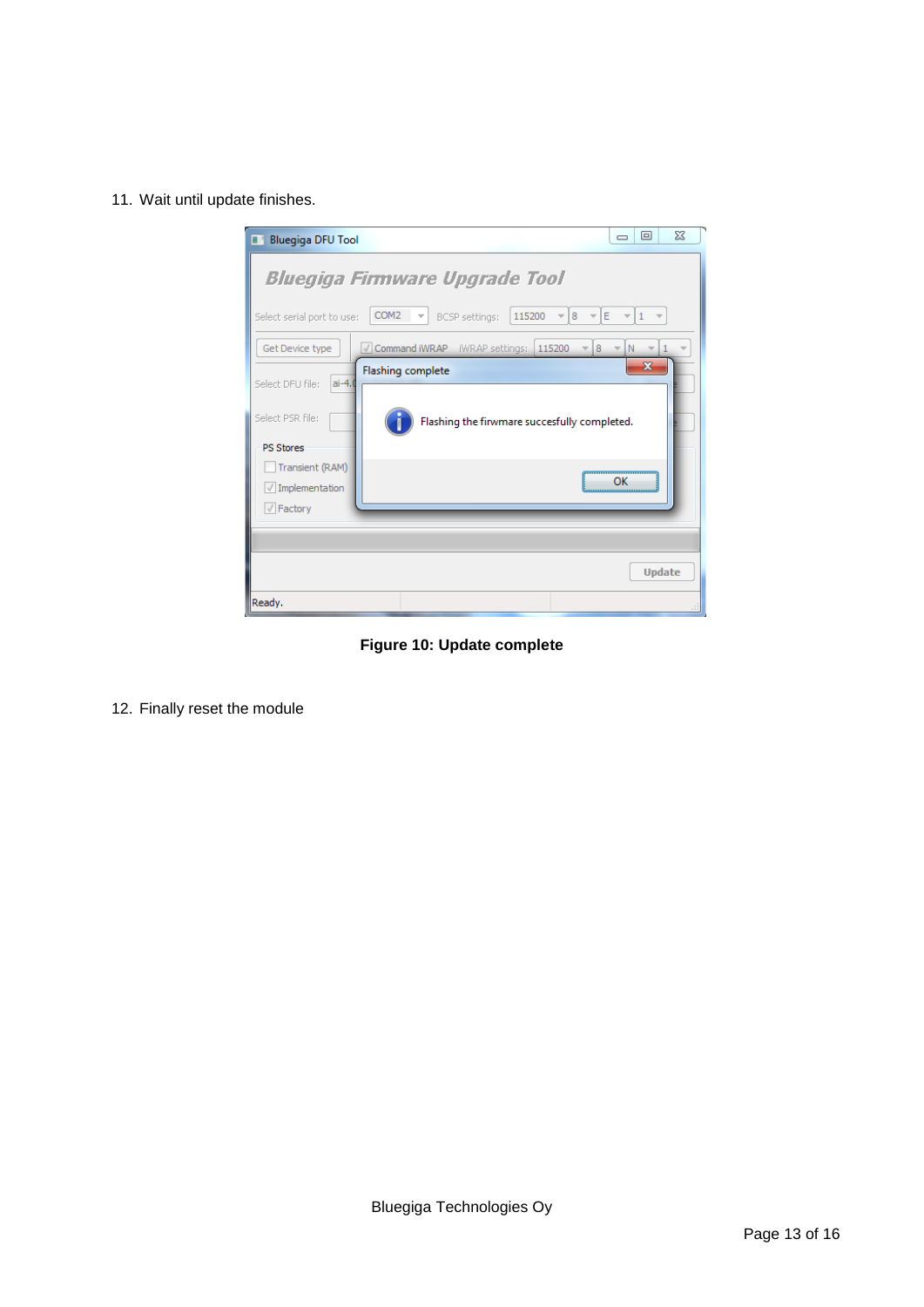## <span id="page-13-0"></span>3.4 DFUWizard

DFUWizard is a firmware update tool from Cambridge Silicon Radio. It can be used to update the firmware of your Bluetooth module in a similar fashion as with SerialDFU:

The only difference is that DFUWizard also works over USB interface.



**Figure 11: DFUWizard**

### <span id="page-13-1"></span>3.5 DFU protocol

In case you want to implement firmware updates over DFU into your system, please contact [support@bluegiga.com](mailto:support@bluegiga.com) for the DFU protocol description.

The Python based source code of SerialDFU can also be requested from [support@bluegiga.com.](mailto:support@bluegiga.com)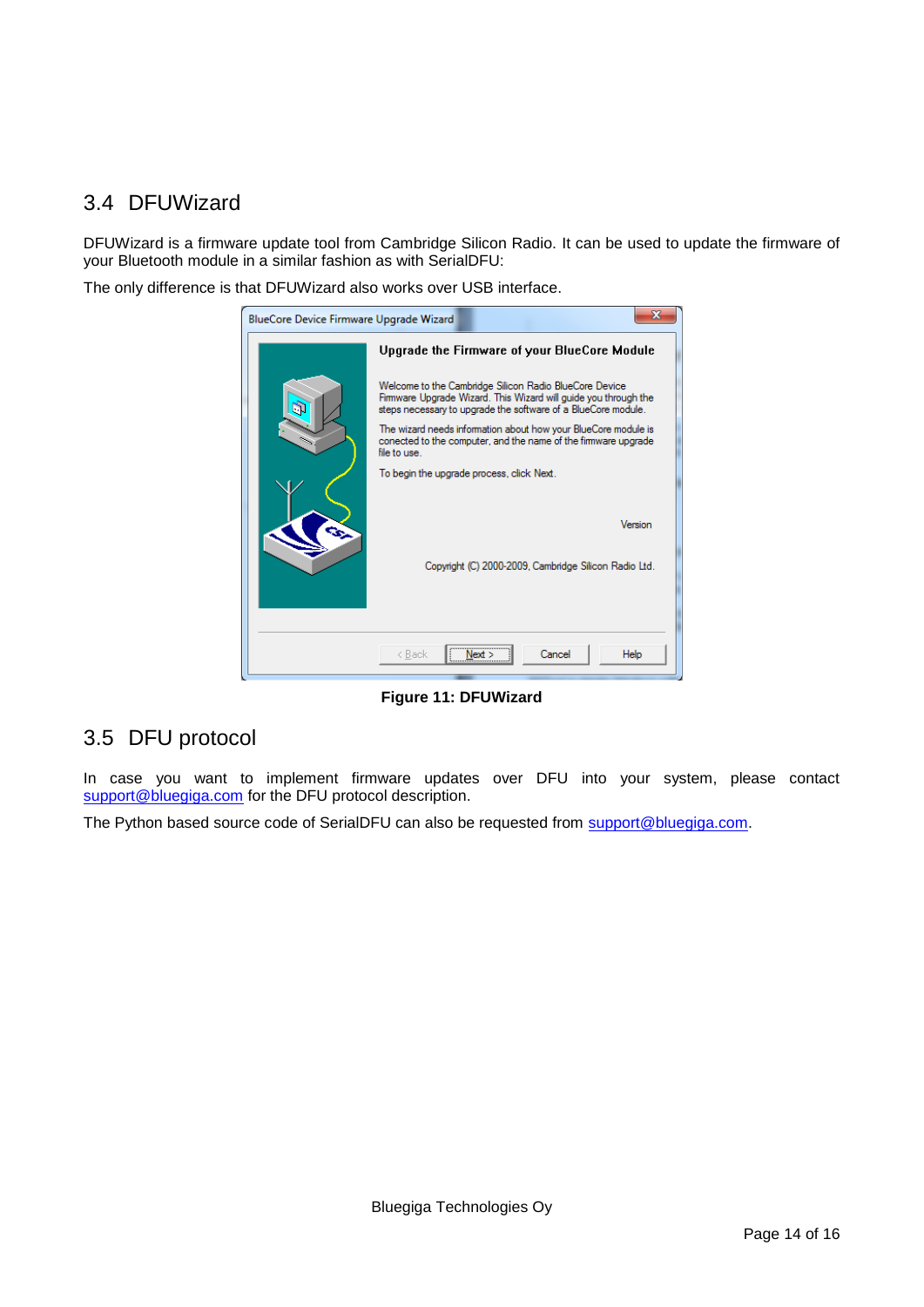## <span id="page-14-0"></span>**4 Troubleshooting**

#### <span id="page-14-1"></span>4.1 iWRAP update client is unable to identify the module

- 1. Verify your SPI connection and make sure the module is powered up.
- 2. From your PC's BIOS, please check that the LPT port is enabled and in ECP mode and try iWRAP update client again.
- 3. If that does not help, please reinstall the SPI device drivers by running *install.bat* from the *\drivers* folder. Restart the PC and try iWRAP update client again.
- 4. If you have tried all of the above, try to install iWRAP update client to a different PC.
- 5. Contact [support@bluegiga.com](mailto:support@bluegiga.com)

#### <span id="page-14-2"></span>4.2 iWRAP update client is unable to connect the module

- 1. Verify your SPI connection and make sure the module is powered up.
- 2. From your PC's BIOS, please check that the LPT port is enabled and in ECP mode and try iWRAP update client again.
- 3. If that does not help, please reinstall the SPI device drivers by running *install.bat* from the *\drivers* folder. Restart the PC and try iWRAP update client again.
- 4. If you have tried all of the above, try to install iWRAP update client to a different PC.
- 5. Contact [support@bluegiga.com](mailto:support@bluegiga.com)

### <span id="page-14-3"></span>4.3 SerialDFU fails to start the firmware update

- 1. Verify your UART connection and make sure the module is powered up.
- 2. Verify that the iWRAP baud rate is configured correctly
- 3. Verify that the BCSP baud rate is configured correctly
- 4. You can also manually put iWRAP into DFU update mode, by issuing an iWRAP command "**BOOT 1**".